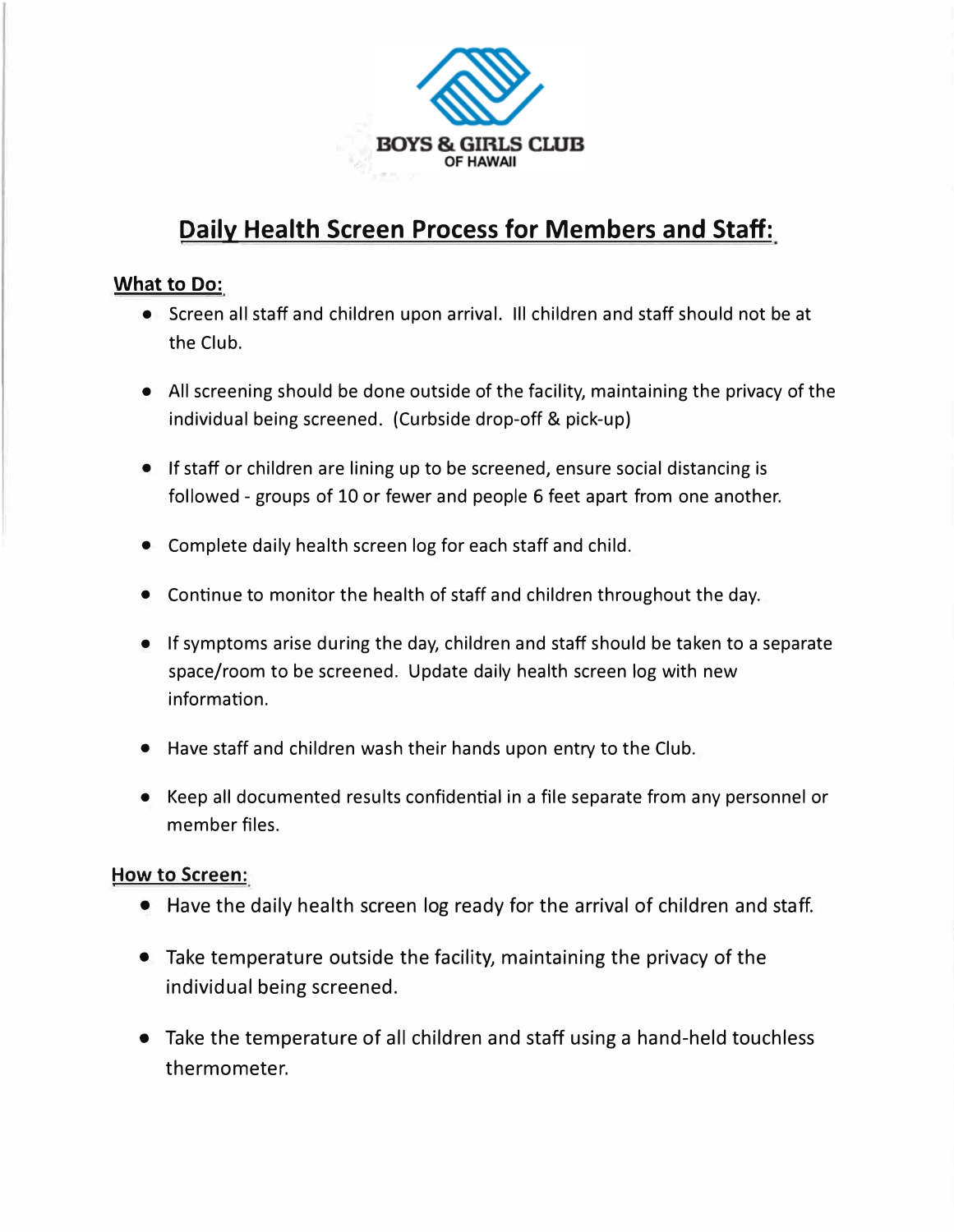- If the temperature is **100.4 For above,** the child or staff must go home. (See notes below for when they are able to return.)
- Go through the list of questions on the health screen log. Any child or staff exhibiting any of the following symptoms or that answers yes to any of the following questions, will be excluded from attending:
	- o Fever of 100.4 F or higher
	- o Cough
	- o Shortness of breath or difficulty breathing
	- o Sore throat not attributable to another condition
	- o Muscle aches not attributable to another condition
	- o Ask if the child or staff if attended a mass/social gathering
	- o Ask if the child or staff has been in contact with anyone that has a confirmed case of COVID-19
	- o Ask if the child or staff has been in contact with anyone that is awaiting test results or is sick

## **\* Children and staff excluded for fever, difficulty breathing, or cough should stay home until they are 72 hours fever-free without the use of a fever-reducing medication or 7 days after the illness began, whichever is longer.\***

- Clean the thermometer between each use.
- Staff conducting the health screen should wear sterile gloves, but if not available, then wash their hands before and after screening and between each temperature check (hand sanitizer).
- Keep all documented results confidential in a file separate from any personnel or member files.
- 
- Have children and staff wash their hands upon entry to the Club.